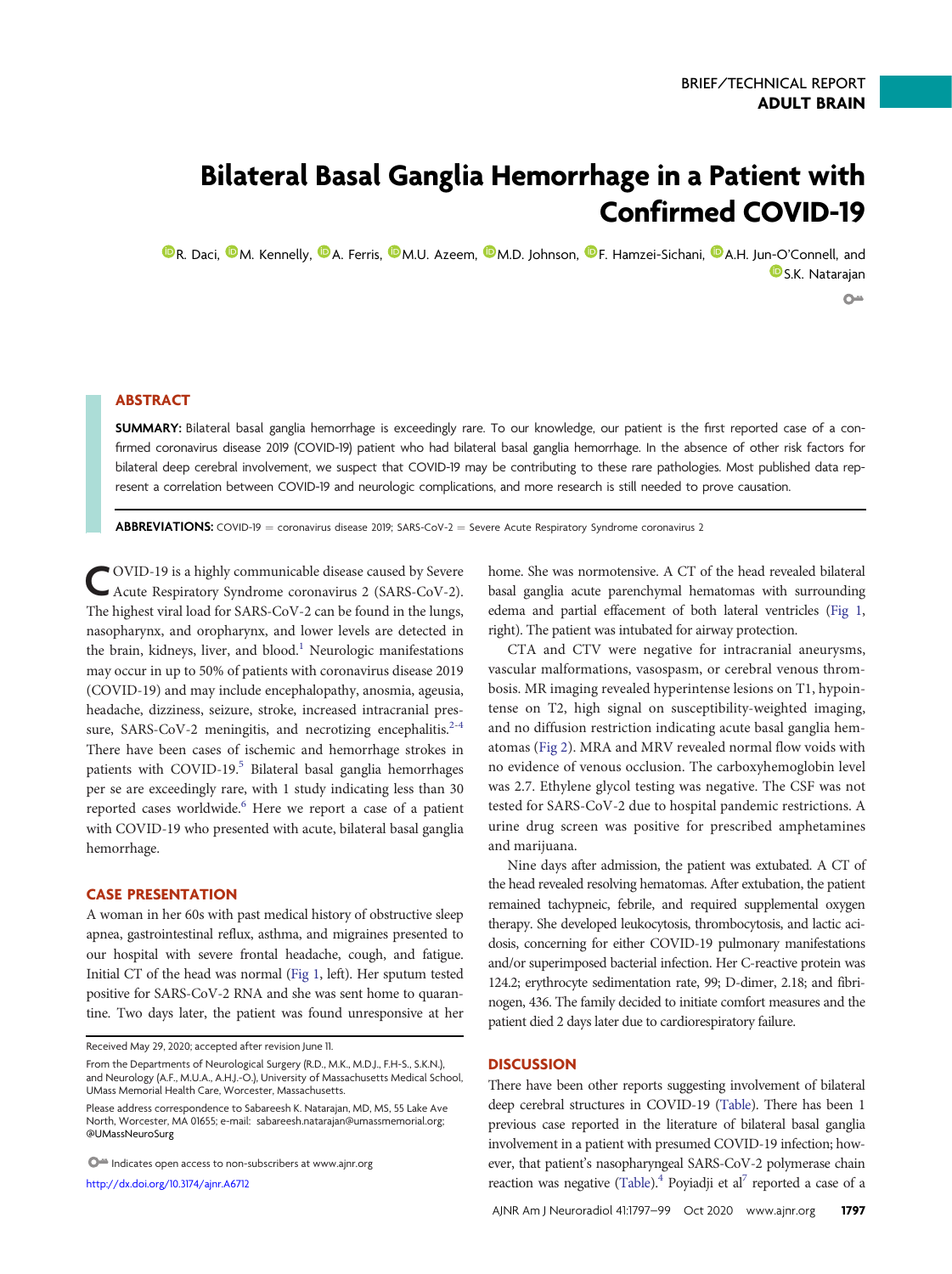

<span id="page-1-0"></span>FIG 1. CT of the head obtained on day 1 of presentation (normal head CT, left). Two days later, a CT of the head was obtained because of worsening neurologic status (right). CT of the head revealed bilateral basal ganglia acute parenchymal hematomas measuring 2.7 cm  $\times$  1.9 cm  $\times$ 1.4 cm (right) and 3.8 cm  $\times$  1.6 cm  $\times$  2.6 cm (left) with surrounding edema and partial effacement of bilateral lateral ventricles.



<span id="page-1-1"></span>FIG 2. MR imaging of the brain revealing T1 hyperintense lesions (upper right) and high signal intensity on susceptibility-weighted imaging (SWAN, upper left). The lesions are hypointense on T2-weighted images (bottom right), exhibit surrounding edema on FLAIR images (bottom middle), and there is no diffusion restriction (DWI, bottom left).

woman with COVID-19 who was found to have hemorrhagic rimenhancing lesions within the bilateral thalami and medial temporal lobes.

The basal ganglia and thalami are highly metabolic brain regions, predisposing them to hypoxic-ischemic injury, toxic poisoning (carbon monoxide, methanol, cyanide), metabolic abnormalities (liver disease, Leigh disease, Wilson disease, hypoglycemia, and osmotic myelinolysis), and neurodegeneration[.8](#page-2-8) Focal flavivirus infection, toxoplasmosis, and primary CNS lymphoma can also attack the bilateral basal ganglia or thalami.<sup>8</sup> The basal ganglia are supplied by small medial and lateral lenticulostriate arteries of the anterior and middle cerebral arteries, making them susceptible to hypertensive disease. However, basal ganglia hemorrhage in hypertensive disease is unilateral in most cases[.6](#page-2-5),[9](#page-2-9) Our patient was normotensive on presentation, making hypertensive hemorrhage less likely.

Because the venous drainage of the bilateral basal ganglia is into the great cerebral vein, bilateral basal ganglia hemorrhage could theoretically be explained by great cerebral vein thrombosis. There have been 6 reported cases of cerebral venous thrombosis in patients with COVID-19 in the literature[.10](#page-2-10) Although our patient's MR venogram was negative, it is possible that the patient developed a cerebral venous thrombosis of her galenic venous system and had spontaneous lysis of her clot before imaging.

Traumatic bilateral basal ganglia hemorrhage has rarely been reported.[11](#page-2-11) Although our patient was found unconscious, she did not have any external signs of cranial trauma. Amphetamines in our patient's urine may predispose to ischemia or hemorrhage, however her CTA and MRA were negative for vasospasm. The lesions did not exhibit restricted diffusion, as observed in several hypoxic-ischemic, toxic, or metabolic etiologies. Additionally, testing for carbon monoxide and ethylene glycol was negative.

It has been postulated that SARS-CoV-2 can be neurotropic via the transcribiform route or